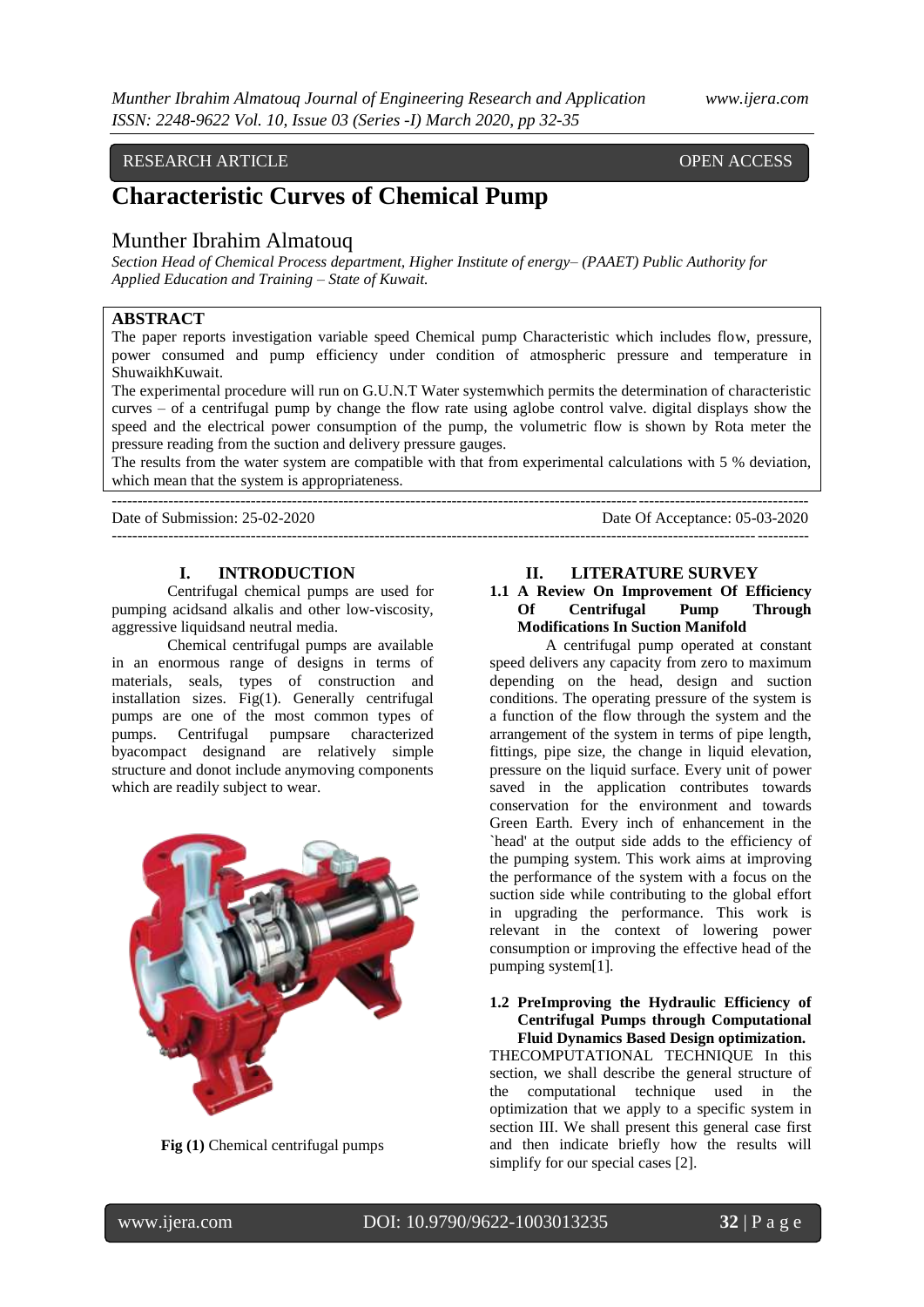#### **1.3 A Experimental Study on Centrifugal Pump to Determine the Effect of Radial Clearance on Pressure Pulsations, Vibrations and Noise** .

Centrifugal pump is one of the basic and a superb piece of equipment possessing numerous benefits over its contemporaries. The main advantages of a centrifugal pump includes its higher discharging capacity, higher operating speeds , lifting highly viscous liquids such as oils, muddyand sewage water, paper pulp, sugar molasses, chemicals etc. against the reciprocating pumps which can handle relatively small quantity of liquid operating at comparative slower range of speeds that is limited to pure water or less viscous liquids free from impurities limited from the considerations of separation ,cavitation and frequent choking troubles. The overall maintenance cost of a centrifugal pump is also comparatively lesser due to less wear and tear. While major disadvantage includes vulnerability to a complexities of eddies formations, noise and vibrations and inability to generate higher pressures as executed by the reciprocating pumps [3].

# **1- Chemical centrifugal pumps working principal**

Centrifugal pumps have a spiral-shaped housing containing an impeller fitted with blades. With caned pumps the impeller is mounted directly on the motor shaft. The fluid enters the impeller via the intake fitting and is acceleratedintocircularpath by a rotating impeller. The centrifugal force spins the fluid outwards in a radial direction so it reaches the spiral housing and then the pressure fitting. The spiral housing acts as a spiral manifold. The fluid is decelerated in this manifold. The Kineticenergy stored in the fast-flowingfluidis converted into static pressure energy. The fluid leaves the pump at high pressure via the pressure fitting.This high pressureistheso-called pump head. The fluidis taken in at the in take fitting. As thefluid is accelerated to a high speed in the impeller, part of the static pressure energy is converted into kinetic energy. The impeller inlet is thus subject to relatively low static pressure, which is transferred to the intake fitting. This low pressure is the socalled suction head.

# **2- Test Rig**

The pump and valve test rig Fig (2) permits the determination of characteristic curves of a centrifugal pump by using of a motorized control valve to regulate the flow rate. Four digital displays show:

- Position of electrical control valve (2)
- speed (4)
- electrical power (6)

Flow rate (7).

- The unit is equipped with four pressure gauges:
- Differential pressure gauge measuring range:  $0.25$  bar  $(9)$ .
- Differential pressure gauge measuring range: 0...4 bar(10).
- Deliverypressure gauge measuring range: 0...4 bar(28).
- Suctionpressure gauge measuring range:  $1...+0.6$  bar(30).



**Fig (3)** Test rig [2]

# **3- Chemica**l **Pump Characteristic**

The total head TH of a pump is the mechanical work transferred by the pump to the medium pumped, normal water density ( $\rho$  = 1000kg/m<sup>3</sup>) and specific gravity ( $\square$  = 9810 N/m<sup>3</sup>). The totalhead TH is measured as the increase in the usablemechanicalenergyof water pumped between the inlet and outlet of the pump. The unit of thetotal head is the meter. Despite this unit, the head must never be taken to signify a length, the total head units is energy per unit weight i.e.j/N.

Symbols:

TH Total head in m

 $h_d$  Height level of outlet cross-section of pump in m h<sub>s</sub>Height level of inlet cross-section of pump in m

 $p_d$ Static pressure in outlet cross-section of pump in Pa

psStatic pressure in inlet cross-section of pump in Pa

 $v_d$ Flow speed in outlet cross-section of pump in m/s

 $v_s$ Flow speed in inlet cross-section of pump in  $m/s$ pDensity of fluid in  $\text{kg/m}^3$  = 1000 kg/m<sup>3</sup> for water

g Acceleration due to gravity =  $9.81 \text{ m/s}^2$ 

Q Volumetric flow rate  $m^3/s$ 

Total head TH consists of:

 $h_d - h_s$ : Difference in height levels of inlet and outlet cross-section of pump.

 $\frac{p_d - p_s}{q}$ . ρ×g Difference in pump pressure of pumpedmediumbetweeninletandoutlet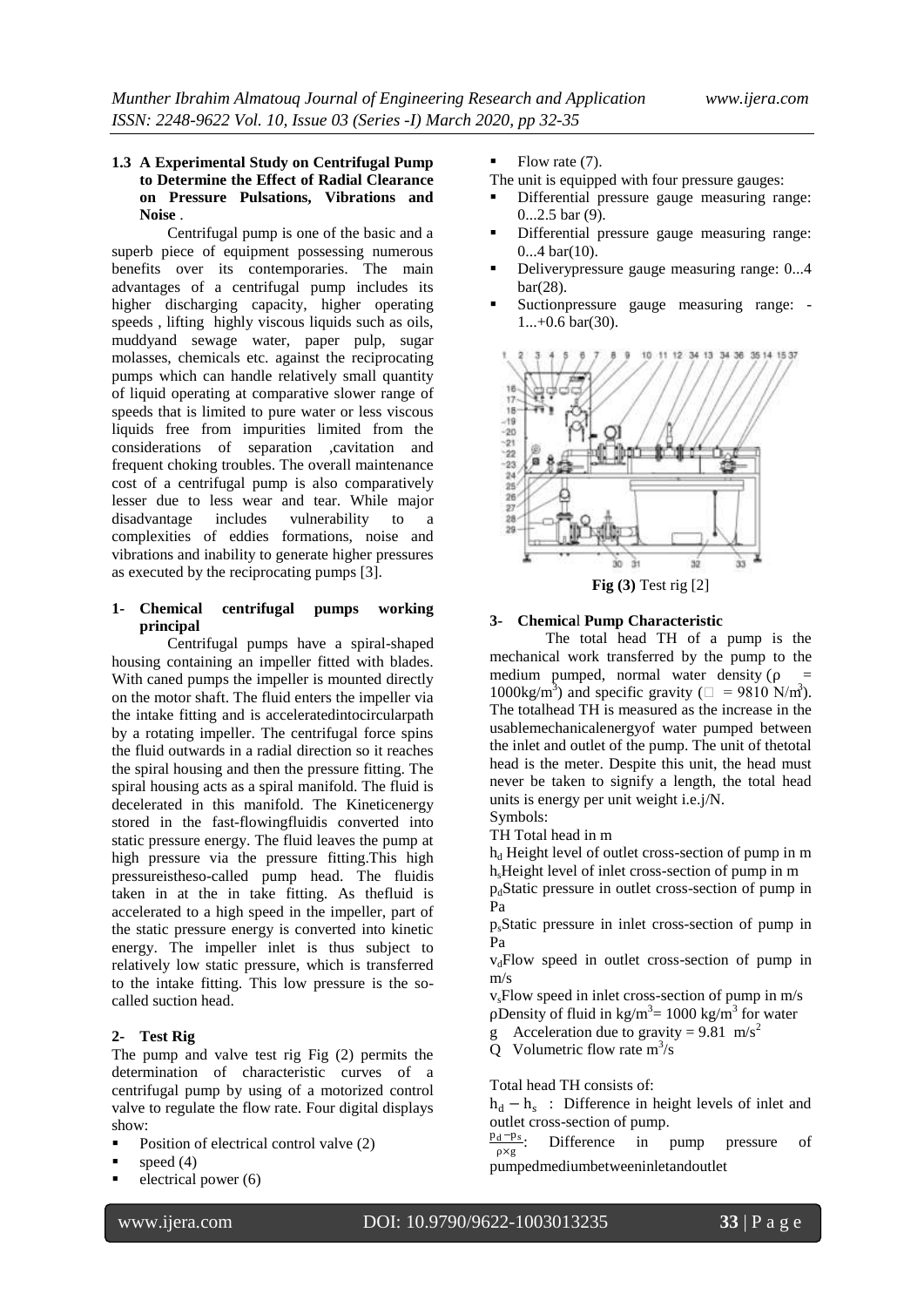$v_d^2 - v_s^2$  $2\times g$ Difference in speed levels of pumpedmediumbetweeninletandoutlet

These yield the Total head equation for a pump as: 2

$$
TH = h_d - h_s + \frac{p_d - p_s}{\rho \times g} + \frac{v_d^2 - v_s^2}{2 \times g}
$$
 (1)

 $h_d - h_s = 0.36$  m for the experiment rig

 $v_d = Q \div 0.00196$  in m/s (outlet area = 0.00196 m2,  $d = 50$  mm).

 $v_s = Q \div 0.00332$  in m/s(inlet area = 0.00332 m<sup>2</sup>,  $d = 65$  mm  $)$ .

 $\eta = \frac{HP}{FD}$  $\frac{m}{EP}$   $\times$ 

100 % (2)Thedegreeofefficiencyisdefinedherea stheratio of the hydraulic power of the pump HP to the electrical power consumption EP.

Hydraulic power in HP w is calculated using:  $HP = \rho \times g \times Q \times TH$  (w) (3)

# **4- Experimental Procedure**

#### 7-**1 startup;**

- 1. Switch on the electric power.
- 2. Adjust the pump speed to 2700 rpm.
- 3. Start with the motorized control valve full open, record each of flow rate, electrical power, suction pressure and delivery pressure.
- 4. Repeat step 3 at different valve opens.

#### 7-2 **Measured values**

Measured values will record in table (1)

| Flow                      | Suction  | Deliver  | Electri      |
|---------------------------|----------|----------|--------------|
| $\cdot$ m <sup>3</sup> /h | pressure | V        | $\mathbf{C}$ |
| r                         | bar      | pressure | Power        |
|                           |          | bar      | W            |
| 8                         | $-0.3$   | 1.3      | 4020         |
| 7                         | $-0.3$   | 1.3      | 4033         |
| 6                         | $-0.3$   | 1.4      | 3990         |
| 5                         | 0.2      | 1.6      | 3850         |
| 4                         | 0.1      | 1.9      | 3470         |
| 3                         | 0.0      | 2.1      | 2750         |
|                           | 5        |          |              |
| 2                         | 0        | 2.2      | 2000         |
| 1                         | 0        | 2.25     | 1857         |
| 0                         | 0        | 2.3      | 1800         |

**Table (1) Measured values**

#### **7-3 calculations**

Calculations and are shown in table (2)

| <b>Flow</b>         | Head  | Hydraulic | Efficiency    |
|---------------------|-------|-----------|---------------|
| .m <sup>3</sup> /hr | m     | Power     | $\frac{0}{0}$ |
|                     |       | w         |               |
| 8                   | 18.03 | 2516      | 62.6          |
|                     | 18.1  | 2491      | 61.8          |
|                     | 19.15 | 2558      | 64.1          |

| -5 | 20.4  | 2442            | 63.4 |  |
|----|-------|-----------------|------|--|
|    | 21.8  | 2003            | 57.7 |  |
| 3  | 21.6  | 1211            | 44   |  |
|    | 21.83 | 439             | 22   |  |
|    | 22.1  | $\frac{347}{ }$ | 18.7 |  |
|    | 22.31 |                 | 0    |  |
|    |       |                 |      |  |

**Table (2) Calculated values**

#### **III. RESULTS**

From previous calculation we get three relations: 1- Flow v.s Head ( Fig 3 )











#### **IV. CONCLUSION**

 The performance of pump is affected with running out of pump set point, pump should run at recommended back pressure and flow.